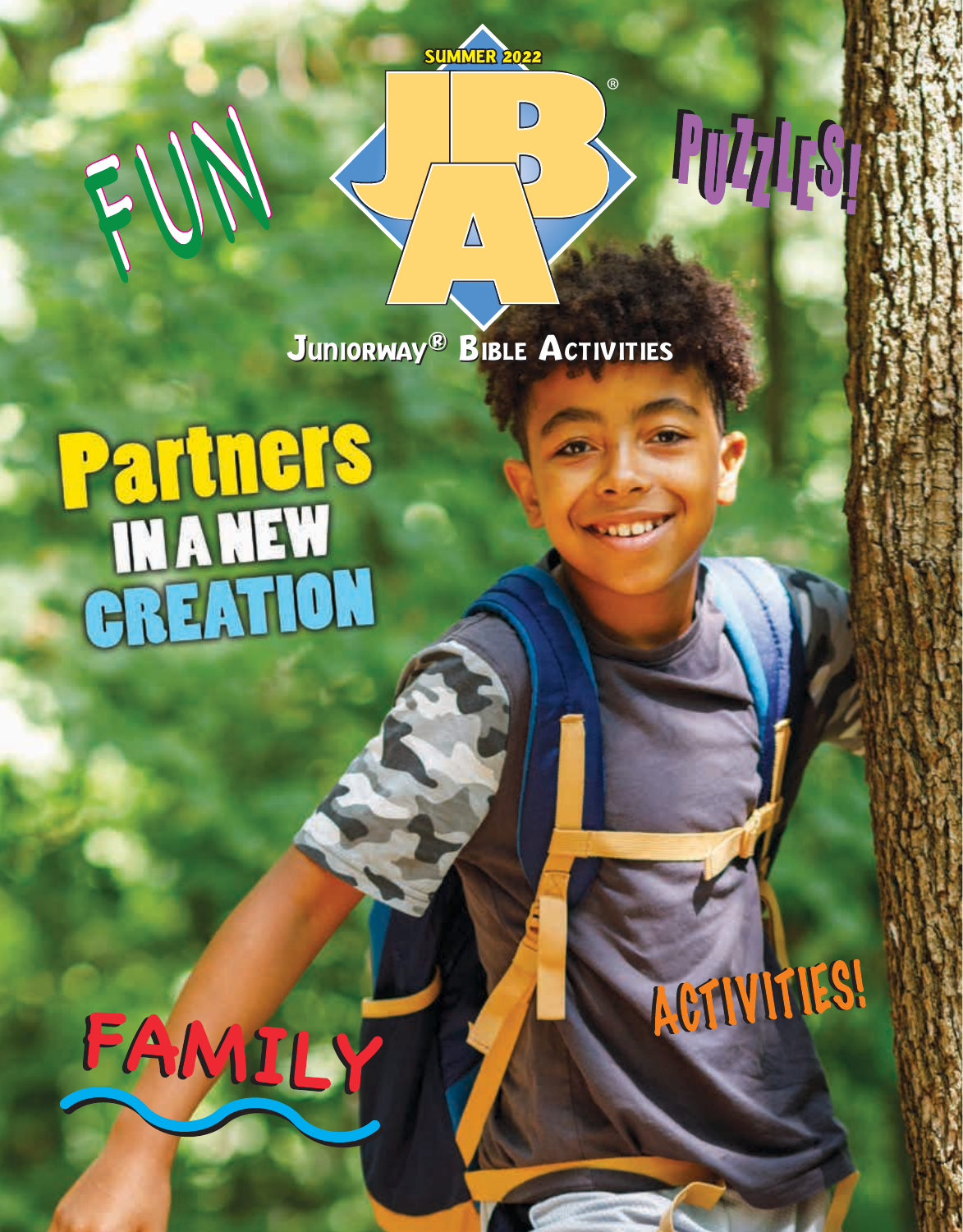

When you walk in the woods, you need to know what the three-leafed plant looks like called "poison ivy." In life, you need to know beliefs and false teachings to avoid. God says to have *no other gods* before Him.



## **UMI MISSION STATEMENT**

*We are called of God to create, produce, and distribute quality Christian education products; to deliver exemplary customer service; and to provide quality Christian educational services, which will empower God's people, especially within the Black community, to evangelize, disciple, and equip people for serving Christ, His kingdom, and church.*

*JBA***®** *(Juniorway***®** *Bible Activities)*, Vol. 29, No. 3. June, July, August 2022. ISSN: 1550-8870. Published quarterly by UMI (Urban Ministries, Inc.), PO Box 436987, Chicago, IL 60643-6987. Founder and Chairman: Melvin E. Banks, Sr., LittD; CEO: C. Jeffrey Wright, JD; Managing Editor: Daschell M. Phillips, MS; Editor: Yolonda Tonette Sanders, MA; Writers:<br>Christy Bailey, Tiffany Croom, Nick G. Giannaras, Crystal Green, Janis Lanning.

Lessons based on International Sunday School Lessons; the International Bible Lessons for Christian Teaching. Copyright © 2017 by the Committee on the Uniform Series. Used by permission. Supplementary Lesson Development. Copyright © 2022 by UMI. All rights reserved. **\$3.59** per copy. Printed in South Korea. All proper names mentioned in this publication are fictional unless otherwise indicated. **NO PART OF THIS PUBLICATION MAY BE REPRODUCED IN ANY FORM WITHOUT THE WRITTEN PERMISSION OF THE PUBLISHER.**

To order: Contact your local Christian bookstore; call UMI at **1-800-860-8642**; or visit our website at **www. urbanministries.com**.

2